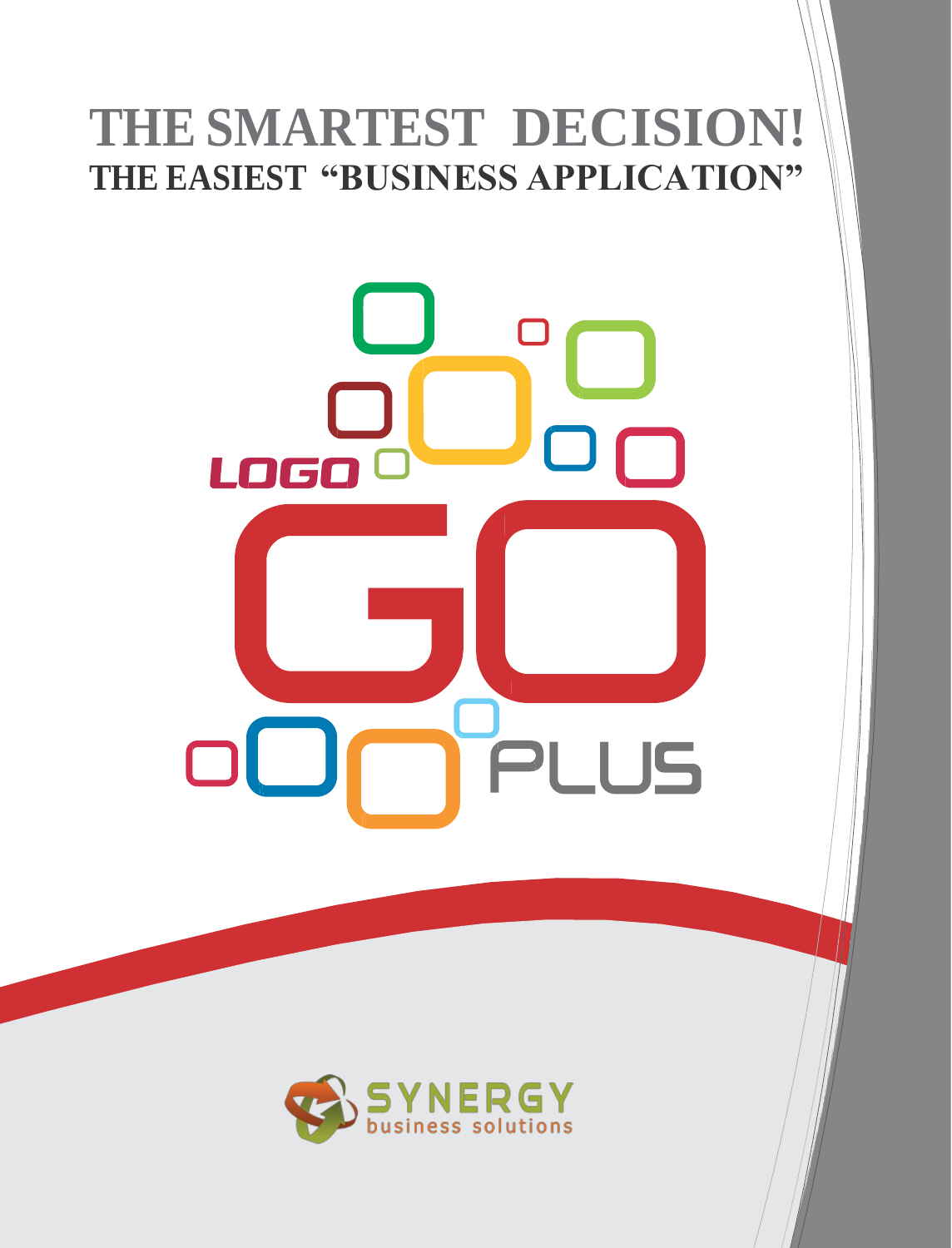# **GO PLUS**

Logo Business Solutions, the market leader in application software, presents a "Business Application" that will make life easier.

leader in application software" with users exceeding 1.2 million at 170,000 companies in Turkey and exports performed for more than 30 countries across the globe. GO PLUS.

The most suitable "Work Application" from "Turkey's indisputable market

#### **ALL OF THE PLUSSES IN "GO PLUS" ARE YOURS FOR THE ASKING**

## **THE EASIEST**

#### **Wizards**

#### **Let them show you the way!**

Easily create your company, term, stock, period and warehouse, user and terminal definitions by choosing "install"through Installation Wizard.

Create your inventory, customer and supplier records by customizing them according to your needs, using Card Creation Wizard. This wizard helps you avoid mistakes by showing you basic information required for inventory and AR/ AP records step by step.



### **THE FASTEST**

**Operations are fast-paced with GO PLUS!**

#### **Recording and Reporting from Card and Slip Lists**

GO PLUS offers you the opportunity to carry out your operations through card and slip lists. Using this method, you can directly find the record you need from the customer list and issue an invoice to the customer or receive a payment.

With GO PLUS, find your reports through current account and AR/AP and material list and carry out multiple operations on a single screen.

#### **Creating a Sales Invoice from a Purchase Invoice**

When you purchase something and need

to invoice the customer directly, GO PLUS makes life much easier by letting you create a sales invoice from the purchase invoice.

#### **Quick, Error-Free Data Entry through Frequently Used Records**

Don't repeat the same operations over and over again. Keep the records you use frequently as a template with GO PLUS. For example, you can quickly record a regularly issued invoice error-free by using these templates.

#### **Automatic Record Adding**

Would you like to work quickly and issue a lot of invoices at the same time? GO PLUS

#### **THE MOST PRACTICAL** <sup>o</sup> **Optional Main Menu**

It's very easy to access all functions on a single window through the brand new GO PLUS menu. Just select the optional access tree you'd like to work with.

#### **Manager Dashboard**

The GO PLUS Manager Dashboard displays the overall position of your company. How much is in your safe deposit? What are the amounts of your payments? Which products are most selling materials? Who is your best customer in terms of sales? Now, thanks to Manager Dashboard, you can see all this information without asking for a report.

#### **Changing Themes**

Are you tired of seeing the same screen every day? Change your screen right now by using one of the themes available in GO PLUS.

automatically retrieves any new invoice you've added.

#### **Interface Customization**

With GO PLUS, easily design interfaces by adapting them to your work mode without having to know any programming language. Add new fields to cards and conduct searches in lists by using these fields.

#### **It adapts to you!**

Use GO PLUS according to your needs by displaying only those columns you want to work on by using "hide and show" column option in lists and forms.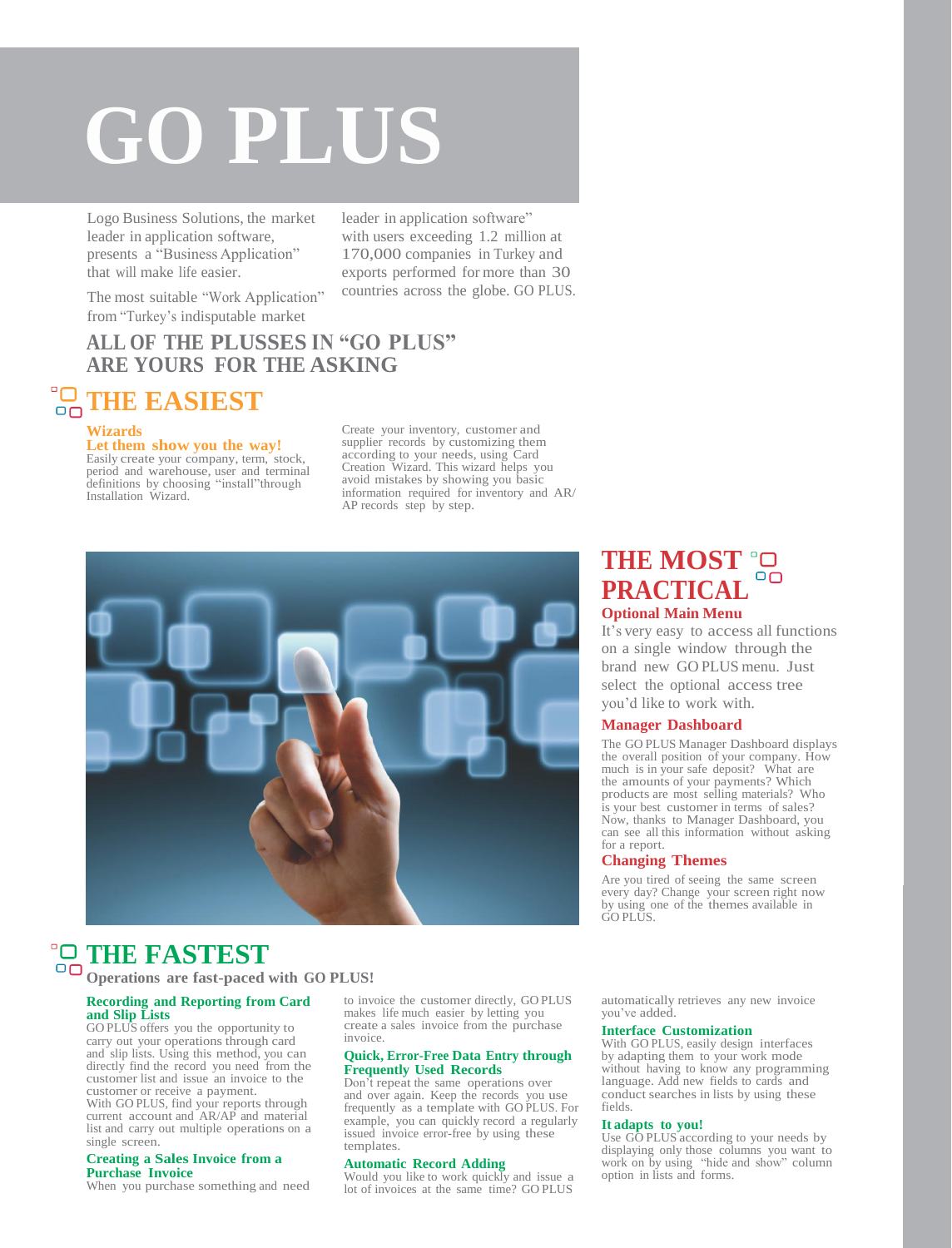

#### **GO PLUS WEBMASTER**

With GO PLUS Webmaster, create your own corporate website in just five minutes without charge – fully integrated with GO PLUS. GO PLUS Webmaster is a standard feature that comes with GO PLUS and helps you transfer company profiles, product information, and financial statements registered with the application for the website you create. Post your company information, announcements, campaigns and references on your corporate website by selecting one of the ready-to-use design templates – find your niche on the Web. You may also change the content of your website and convert it into a portal. With GO PLUS Webmaster, take advantage of many of the e-commerce networks in the modern world at **[www.diyalogo.com](http://www.diyalogo.com/)** and increase your business volume. With the power of technology and the Internet, Diyalogo. com aims to help company's increase their business volume and boost their global competitive advantage. By using the advantages offered by Diyalogo.com, take your corporate website to a higher level on search engines and make your company

## **THE MOST COMPATIBLE**



#### **EXTREMELY SMART**

**Brand new in everything! Reminds, Monitors and Reports**  By using the unique features of GO PLUS, you can enter data quickly and securely, plan your work schedule, make your payments and keep your appointments with the "reminder" feature.

#### **Task Scheduler**

GO PLUS enables you to define scheduled tasks and track their completion status. For example, if you're supposed to transmit specific data from a specific branch to the head office every evening, transmit

the data at any hour by defining the time in GO PLUS. Moreover, GO PLUS will remind you of tax periods and bank holidays listed on the financial calendar at [www.mylogo.](http://www.mylogo/) com.tr. Simply sign up as a Logo user and log into the website to plan your daily schedule.

easily accessible. At the same time, this tool lets you mark your company's location and address on a map. With this feature, you can easily reach more buyers and add more products to your website. By using the feature of adding products to your website, you can reach more buyers easily.

#### **GO PLUS WEB**

You're out of the office, right? And you want to access your GO Plus reports via the Web? Then GO PLUS Web is there to help you. Access GO PLUS via the Web and review your reports or register new orders.

#### **Fully Compatible with MS Windows Thanks to GO PLUS, you can;**

- Send the reports you retrieve to any recipient by e-mail.
- •Handle multiple works with multi tasking feature
- •Work smoothly on MS-based networks.
- •Work fast and easily through graphical user interface.

#### **Relational Database and Integrated Structure**

GO PLUS provides the highest level of data security, thanks to its MS SQLrelational database. Work confidently with GO PLUS.

#### **Data Exchange with MS Excel**

GO PLUS helps you exchange data with MS Excel. For example, does your supplier send you a price list in MS Excel? Easily transfer it from MS Excel to GO PLUS.